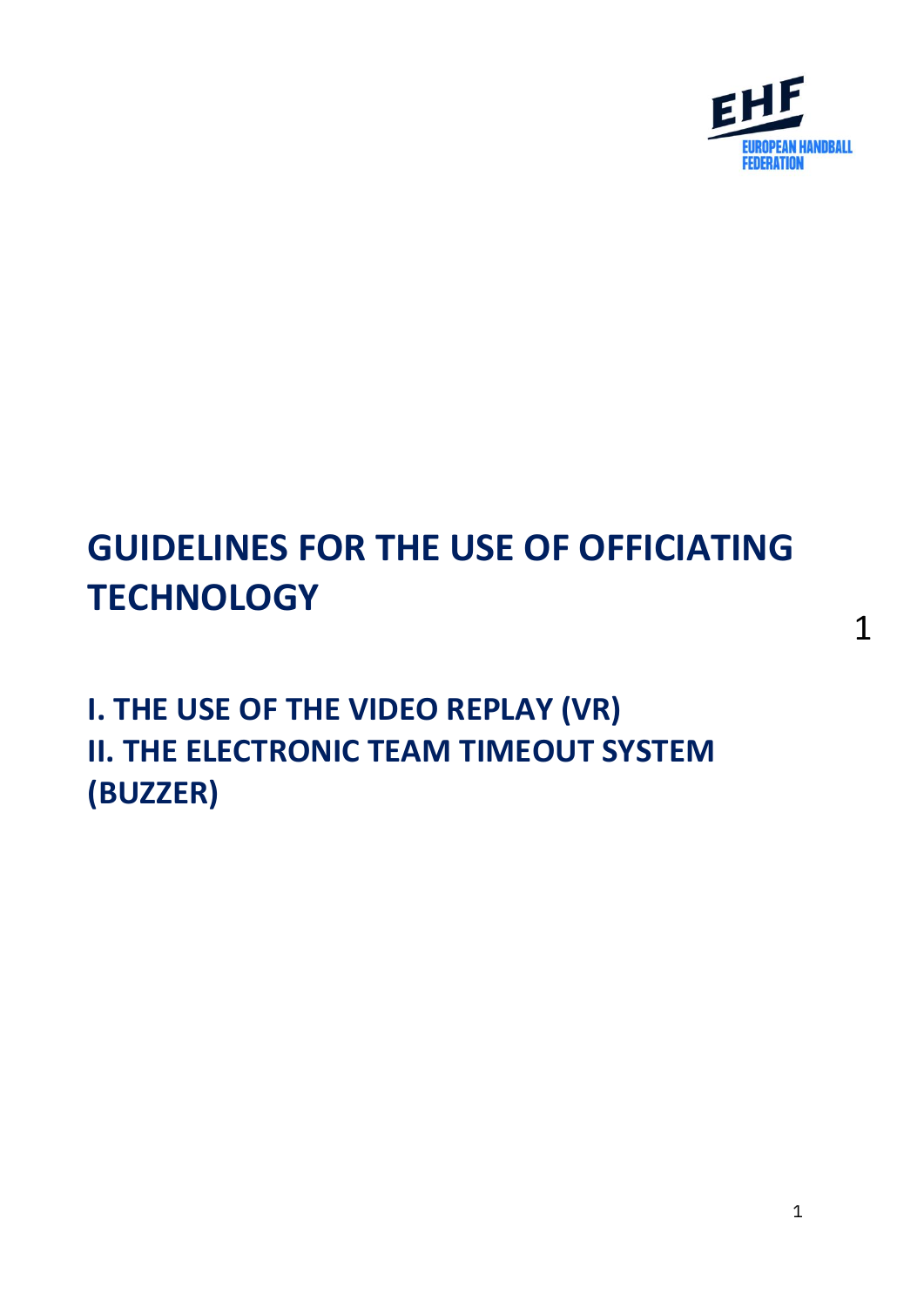

# **I. THE USE OF THE VIDEO REPLAY (VR)**

### **Introduction**

Video replay offers the possibility to the referees to immediately watch a situation on a TV screen if they were not able to see the complete action on the court and if they wish to check again before reaching a decision. This specifically refers to key-match situations where the referees decide to consult the TV picture in addition to their view on the court.

**\_\_\_\_\_\_\_\_\_\_\_\_\_\_\_\_\_\_\_\_\_\_\_\_\_\_\_\_\_\_\_\_\_\_\_\_\_\_\_\_\_\_\_\_\_\_\_\_\_\_\_\_\_\_\_\_\_\_\_\_\_\_\_\_\_\_\_\_\_**

#### **Situations in which the Video Replay (VR) can be used**

| #              | <b>Situation</b>   | <b>Description</b>                                                  |
|----------------|--------------------|---------------------------------------------------------------------|
| $\mathbf{1}$   |                    | Determine whether (or not) the ball has completely crossed the      |
|                | Goal/No goal       | goal line                                                           |
| $\overline{2}$ |                    | Determine whether the time has expired or the game was              |
|                |                    | interrupted before (or after) the ball has completely crossed the   |
|                |                    | goal line                                                           |
| 3              | Serious and unfair | Situations without the ball outside the referees' line of sight     |
|                | actions            |                                                                     |
| 4              | Disqualification   | For the referees to accurately identify the jersey number of the    |
|                | (red card)         | guilty player                                                       |
| 5              | Fight on court     | A confrontation involving two (or more) players (and the referees   |
|                |                    | have serious doubts on which player(s) should be punished)          |
| 6              | Faulty             | That is not clearly identified from the Table                       |
|                | substitution       |                                                                     |
| 7              | Simulation         | If the referees have serious doubts regarding whether a player      |
|                |                    | should be given a progressive punishment or if a player is          |
|                |                    | attempting to mislead the referees through simulation               |
| 8              | Rule 8             | If the referees have serious doubts about whether a 2-minute        |
|                |                    | suspension or a disqualification under Rule 8:5, 8:6, 8:9, or 8:10, |
|                |                    | shall be given                                                      |
| 9              | Game changing      | If the referees have serious doubts about a 7-meter throw           |
|                | situations in the  | decision or a technical foul committed by a player scoring a goal   |
|                | last 30 seconds of |                                                                     |
|                | the game           |                                                                     |
| 10             | Electronic team    | In the case of a technical malfunction of the electronic team       |
|                | timeout (buzzer)   | time-out, uncertainties by the delegate or referees as to which     |
|                |                    | team had possession of the ball when the button was pressed, or     |
|                |                    | doubts by the delegate as to who pressed the button                 |
| 11             | Other              | In the case of a decision that may lead to a protest                |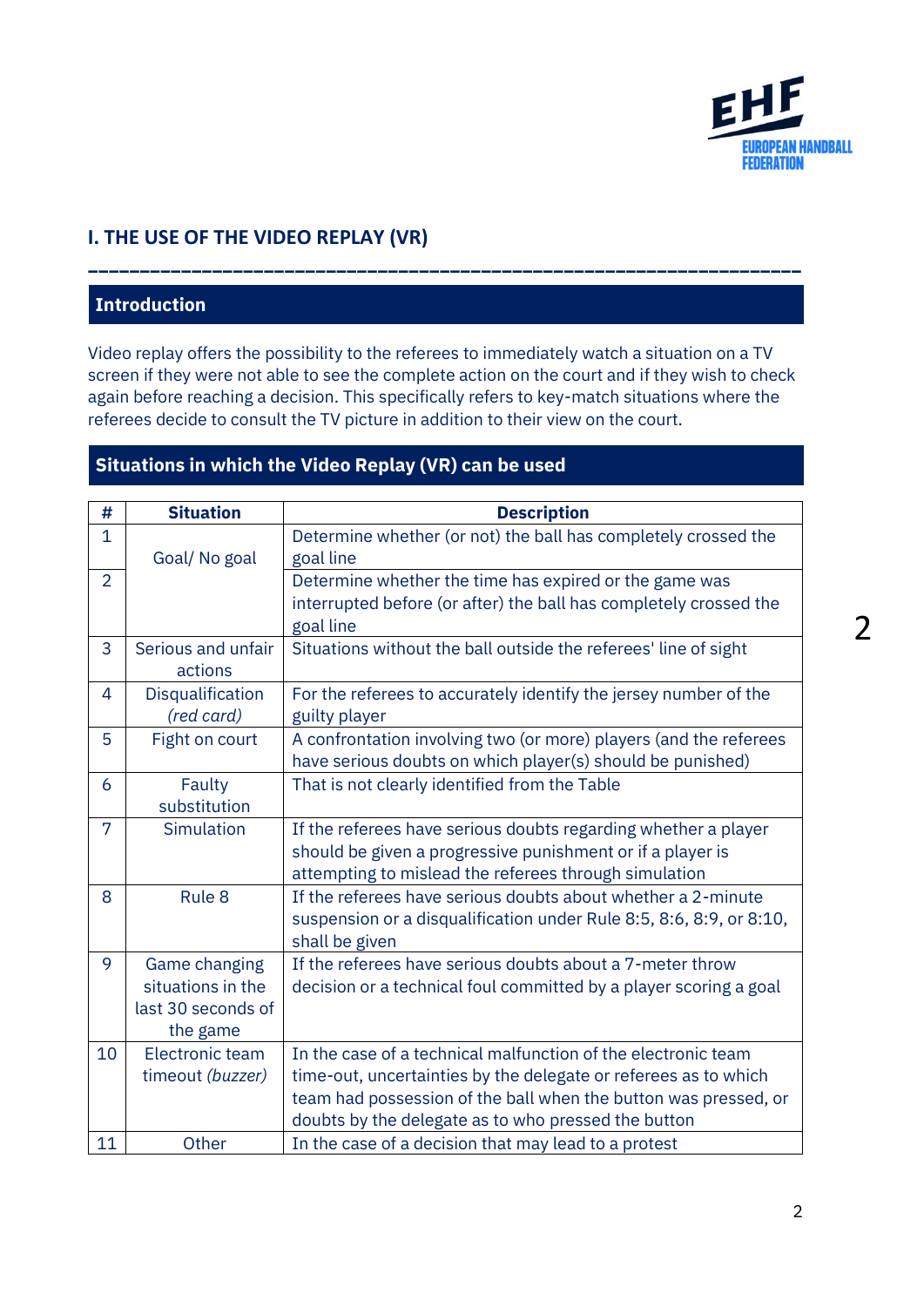

#### **Remarks:**

- 1. In all circumstances, the referees must make a decision based on their observations of the facts as they relate to what they see on the court. VR is only used when the referees have serious doubts about taking the correct decision or when, for various reasons, they were unable to view the situation well on the court.
- 2. If the referees observe another situation during the VR review in which an incorrect decision was made or a foul was not called, they must correct that decision based on the facts verified in the VR. This is only applicable to situations that occurred at the same time as the reviewed situation or immediately before it.
- 3. The delegate(s) may only utilize the VR in instances involving points 6, 10, and 11, or in situations involving disqualifications that occur outside of the field of play. They can request that the referees utilize the VR in a circumstance involving point 3.
- 4. Only the referees (or the delegate(s) can decide whether to use the VR, after which the teams and public are notified that a decision/situation should be reviewed. Progressive punishment(s) according to rules 8:7 and 8:8 will be issued to players or team officials who aggressively make the *"VR"* signal to a match official.

| <b>Step</b>    | <b>Action</b>                                                                                                                                                                                                                           |  |
|----------------|-----------------------------------------------------------------------------------------------------------------------------------------------------------------------------------------------------------------------------------------|--|
| 1              | Both the delegate(s) and the referees may be able to request the VR. Time-out is<br>mandatory                                                                                                                                           |  |
| $\overline{2}$ | The referees will call for a timeout and show a public signal $("VR")$ as information<br>that the situation is being analyzed with the VR                                                                                               |  |
| 4              | The referees consult with the delegate(s) and explain why the VR will be being<br>used. If the use of the VR in the given situation is not permitted under the Rules,<br>the delegate(s) must intervene                                 |  |
| 3              | While and until a decision is taken, both referees will be at the VR table while the<br>delegate(s) will control the players and team officials                                                                                         |  |
| 4              | After the VR review, the decision of the referees can be taken (or corrected) only if<br>the VR provides clear and conclusive visual evidence                                                                                           |  |
| 5              | If the referees are not able to decide because the VR is not conclusive, they must<br>decide according to their observation of the facts. The referees are permitted to<br>seek advice from the delegate(s) if they have serious doubts |  |
| 6              | If the VR has been requested just before or at the end of any half of the match,<br>including overtime, the referees shall keep both teams on the court until a decision<br>based on the VR has been taken                              |  |
| 7              | A VR review shall be carried out as fast as possible. The duration may be extended<br>if technical problems appear with the VR                                                                                                          |  |
| 9              | After the VR review has ended, the final decision shall be clearly communicated by<br>the referees to the responsible team officials of both teams, the Table, and the<br>public in the arena                                           |  |

#### **Protocol to follow**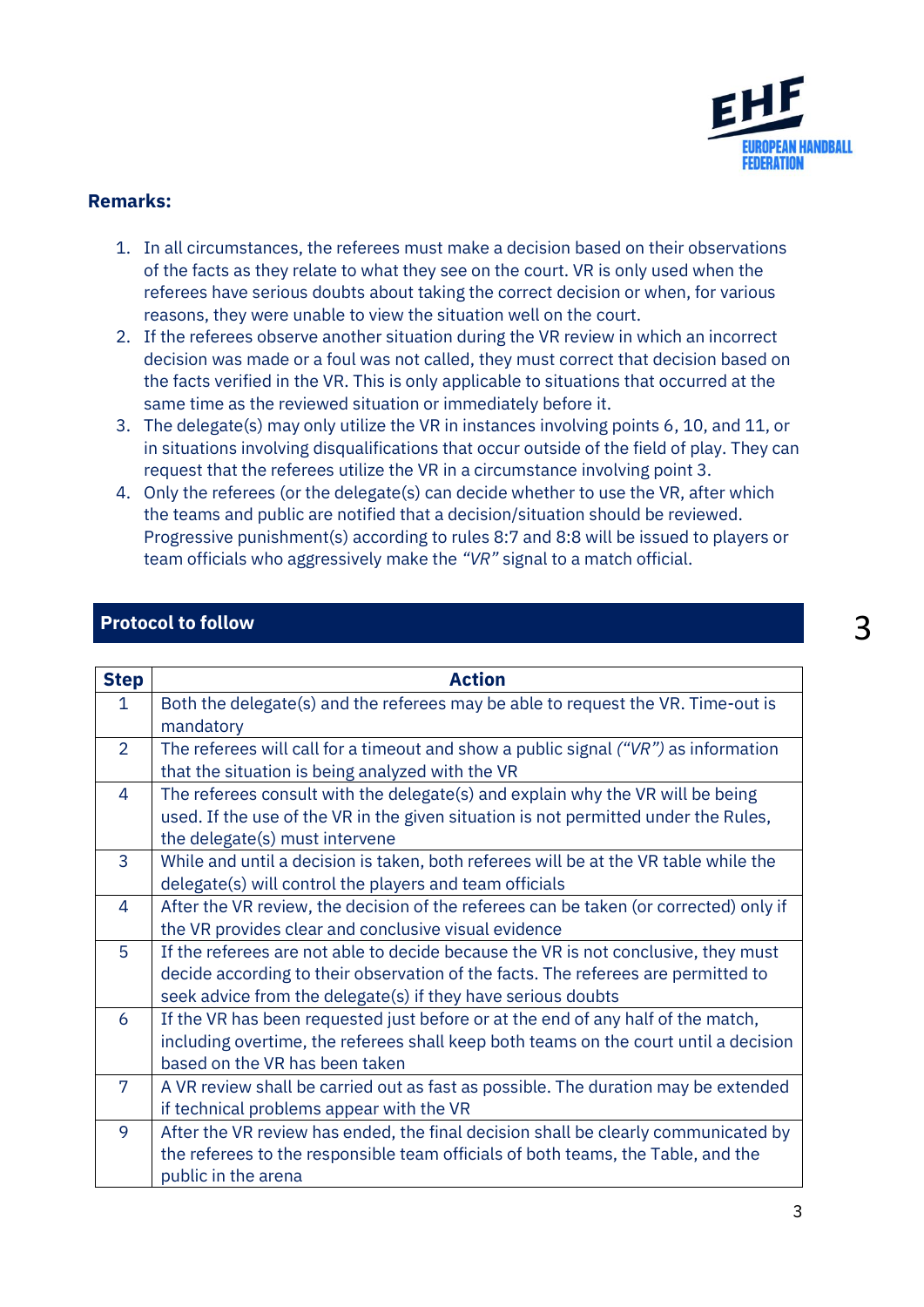

| 10 | During the VR review, only the referees (or the delegate(s) may be at the VR        |  |
|----|-------------------------------------------------------------------------------------|--|
|    | table/screen, while no non-authorized people are allowed at the VR table/screen     |  |
| 11 | The delegate(s) and the referees must check the VR equipment in advance             |  |
|    | sufficiently before the beginning of each match                                     |  |
| 12 | The delegate(s) and the referees must follow the basic principle to have the fewest |  |
|    | possible interruptions                                                              |  |

# **Task distribution for each VR situation**

| <b>Situation</b>                                                                                                                                     | <b>Who calls for</b><br>using the VR | <b>Who takes</b><br>the final |
|------------------------------------------------------------------------------------------------------------------------------------------------------|--------------------------------------|-------------------------------|
|                                                                                                                                                      |                                      | decision                      |
| Goal or no goal, the decision if the ball has crossed the<br>goal line completely                                                                    | <b>Referees</b>                      | <b>Referees</b>               |
| Goal or no goal, if the time has expired before or after the<br>ball has completely crossed the goal line                                            | <b>Referees</b>                      | <b>Referees</b>               |
| Serious and unfair actions that occur outside of the<br>referees' line of sight and without the ball                                                 | Referees,<br>delegate(s)             | <b>Referees</b>               |
| If the referees show a red card (disqualification) to the<br>wrong player                                                                            | <b>Referees</b>                      | <b>Referees</b>               |
| In case of confrontation involving two or more players                                                                                               | <b>Referees</b>                      | <b>Referees</b>               |
| If a faulty substitution is not clearly identified by the<br>Table                                                                                   | Delegate(s)                          | Delegate(s)                   |
| Team timeout buzzer (mis)use                                                                                                                         | Delegate(s)                          | Delegate(s)                   |
| If the referees have serious doubts about whether<br>disqualification under Rule 8 should be imposed, they<br>must do so                             | <b>Referees</b>                      | <b>Referees</b>               |
| When the referees have strong doubts (or the delegate(s)<br>call(s) them) in the last 30 seconds of action under Rules<br>8:10c or 8:10d             | <b>Referees</b>                      | <b>Referees</b>               |
| In the case of actions in the last 30 seconds of the game<br>with an empty goal (if the referees are not sure whether a<br>7m-throw must be granted) | <b>Referees</b>                      | <b>Referees</b>               |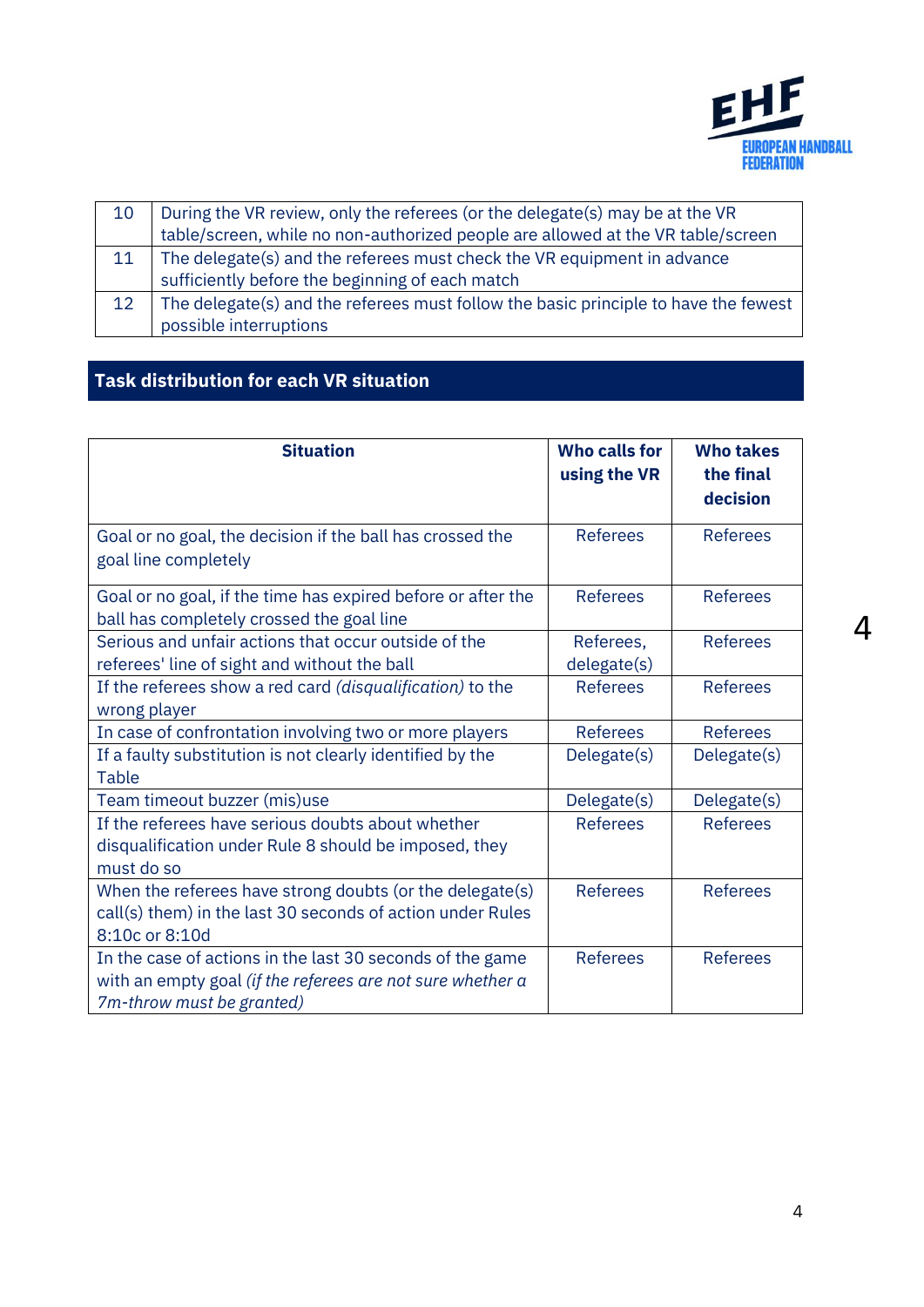

# **II. THE ELECTRONIC TEAM TIMEOUT SYSTEM** *(BUZZER)*

#### **Introduction - Description**

By using the electronic team timeout system, each team can request a team timeout directly by pressing a button on an electronic device (instead of using the team timeout "green" cards). The button is linked to the official scoreboard system. When the button is pressed, the time is immediately stopped. The timeout is also indicated by an audio signal ("buzzer") to ensure that all parties are aware of it. The buzzer is placed at the Table, one toward the substitution area of each team.

**\_\_\_\_\_\_\_\_\_\_\_\_\_\_\_\_\_\_\_\_\_\_\_\_\_\_\_\_\_\_\_\_\_\_\_\_\_\_\_\_\_\_\_\_\_\_\_\_\_\_\_\_\_\_\_\_\_\_\_\_\_\_\_\_\_\_\_\_\_**

#### **Rules**

The general rules regarding the number of team timeouts apply and a team timeout can only be requested if ball possession is not changing.

Only Team Officials have the authority to ask for a team timeout.

In the event of a mistake (or misuse) of the team timeout, the following rules will apply:

- 1. If a team requests a team timeout while the opposing team has possession of the ball, the following penalties will be imposed:
	- a. Progressive punishment for the team official who requested the team timeout.
	- b. 7-meter throw for the team in possession of the ball.
	- c. The team that caused the faulty team timeout will be penalized with one (1) team timeout (the total number of team timeouts will be reduced by one).
- 2. If a team requests a team timeout while the opposing team has possession of the ball and has a clear chance of scoring, the following punishment and decision will apply:
	- a. A disqualification according to rule 8:10b (red and blue card) for the team official who requested the team timeout by pressing the button (see, however, paragraph 9.).
	- b. 7-meter throw for the team in possession of the ball.
	- c. The team that caused the faulty team timeout will lose one (1) team timeout (the total number of team timeouts will be reduced by one).
- 3. If the situations described in paragraphs 1. and 2. occur during the last 30 seconds of the game, the responsible team official will have the right to the option of throwing a 7m-throw or keeping possession of the ball.

If the decision is made to restart with a free throw, the game will be restarted from where the ball was at the time of the interruption.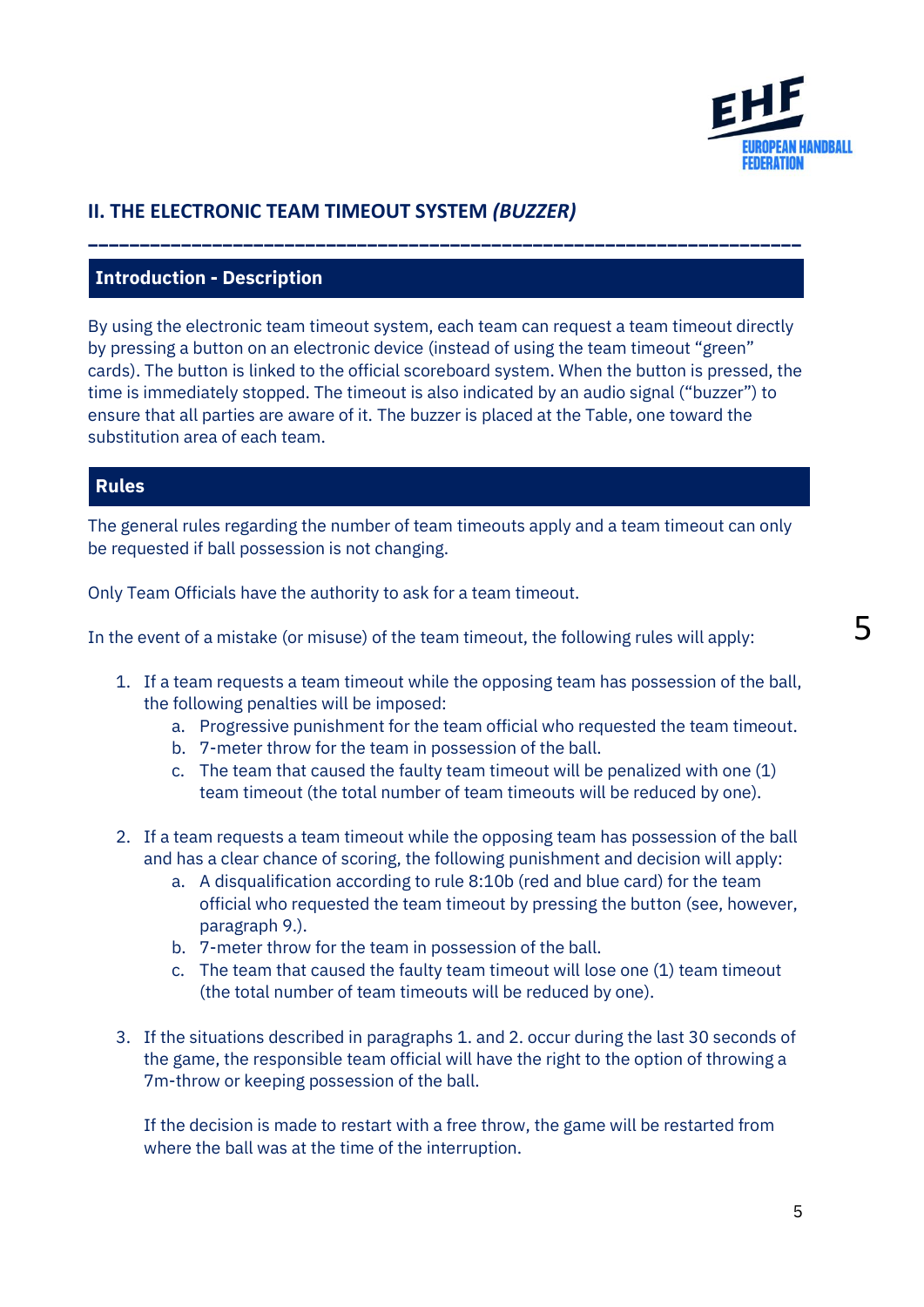

- 4. If a team requests a team timeout immediately after losing ball possession and it is clear that it was not intentional, the following decision will be taken:
	- a. The team that caused the faulty team timeout will lose one (1) team timeout (the number of total team timeouts will be reduced by one).
	- b. Technical decision based on the court situation at the time of the interruption.
- 5. If a team requests a team timeout while in possession of the ball in any of the following situations:
	- a. A fourth  $(4<sup>th</sup>)$  team timeout is requested.
	- b. During the last five (5) minutes of the game, a second  $(2^{nd})$  team timeout is requested.
	- c. In the same half, a third  $(3<sup>rd</sup>)$  team timeout is requested.
	- d. In overtime, a team timeout is requested.
	- e. During the same attack, a second  $(2^{nd})$  team timeout is requested.

The following decisions will be taken:

 If the ball was **in play** at the time of the interruption, the following punishment and the decision will apply:

- a. Progressive punishment for the team official who requested the team timeout by
- pressing the button (see, however, paragraph 9.).
- b. The game is restarted with a free throw for the opposing team.

If the ball was **out of play** at the time of the interruption, the following punishment and decision will apply:

- a. Progressive punishment for the team official who requested the team timeout (see, however, paragraph 9.).
- b. The game is restarted with the throw that was to be executed before the interruption.
- 6. If a situation described in paragraph 5. occurs while the other team has possession of the ball, the decision will be made under rule 8:10b.
- 7. If the buzzer is activated by accident there will be no punishment for the person that activated the buzzer. The match will be restarted with the throw that corresponded to the situation on the court at the time of the interruption. The Officials of the match must decide after examining the circumstances (using the video replay, if available).

6